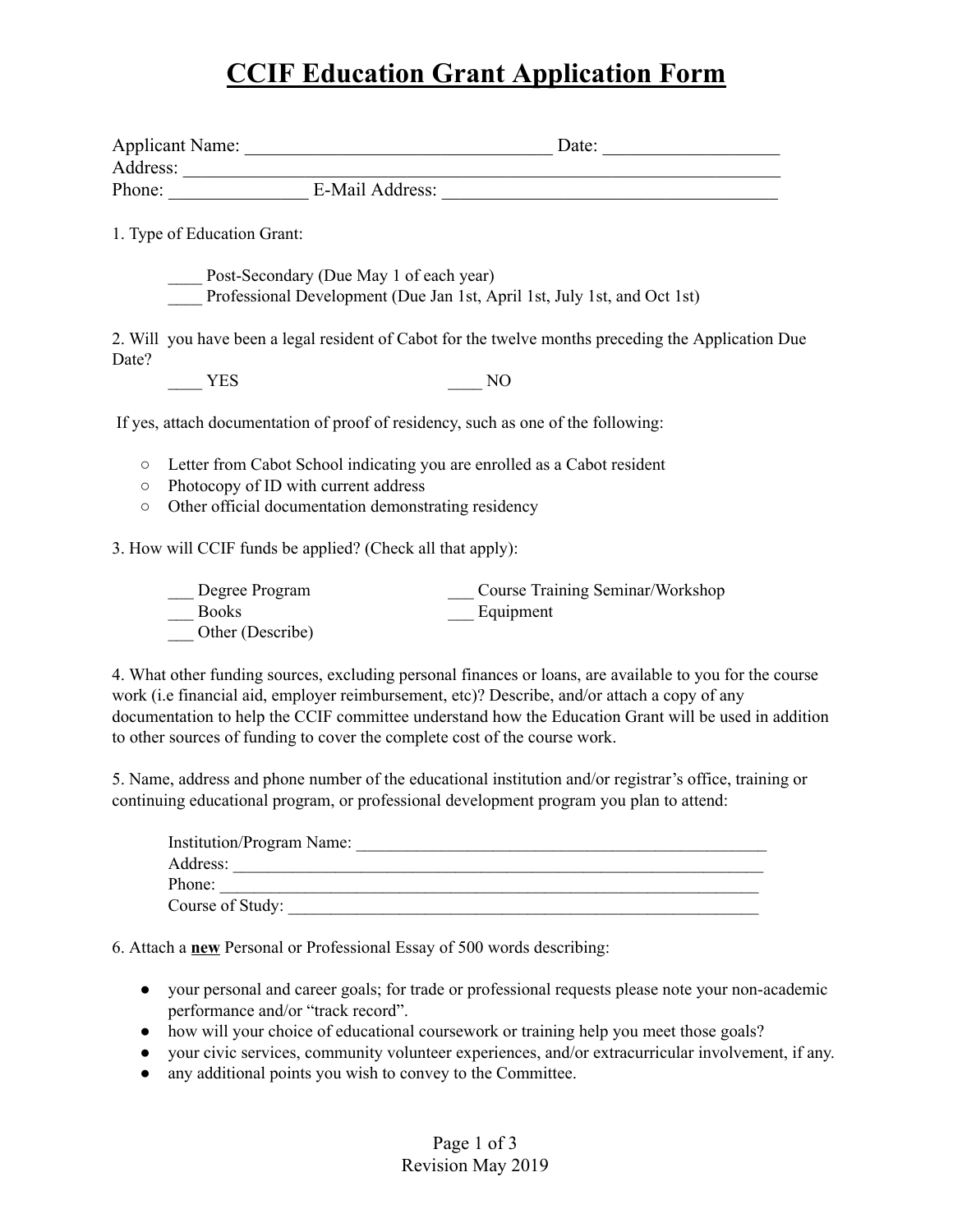# **CCIF Education Grant Application Instructions**

#### *Overview*

The CCIF Education Fund was established in the early 1990's to promote lifelong learning for all Cabot residents and encourage community-based career and job development. There are two type of education grants:

- a. Post-Secondary Degree Program Education Grants grants given annually to individuals pursuing a degree.
- b. Professional Development Education Grants grants given quarterly to individuals for continuing education.

Eligible recipients are Cabot residents, youth and adults, who have been Cabot residents for at least twelve months as of the application deadline and who will be Cabot residents on the award date. Eligible recipients may only receive one education grant per annum.

Eligible learning opportunities include:

- a. post-secondary technical and college education;
- b. educational institutes, courses, and workshops (i.e. Governor's Institutes of VT, Green Mtn. Conservation Camps, Rosie's Girls/Vermont Works for Women, etc.);
- c. trade apprenticeships and skills training;
- d. career continuing education; and,
- e. professional development.

Activities that may be funded with education grants include the purchase of books and equipment required in connection with educational activities and the payment of tuition and fees for degree programs, courses, seminars, and workshops.

The amount of individual Education Grants will be calculated as follows:

- a. Post-Secondary Degree Program Education Grants
	- i. The base award amount shall be \$500 for each awarded grant, if enough money is available. If there is not enough money, then the CCIF committee will determine the reduced base award amount.
	- ii. An additional \$250 will be awarded to the applicants with the best essays. The number of best essay awards shall be determine by the CCIF committee based upon the amount of money available.
- b. Professional Development Education Grants
	- i. Individual awards shall not exceed \$500
	- ii. The total award amount available each quarter will be determined by the CCIF committee based upon the amount available each year.